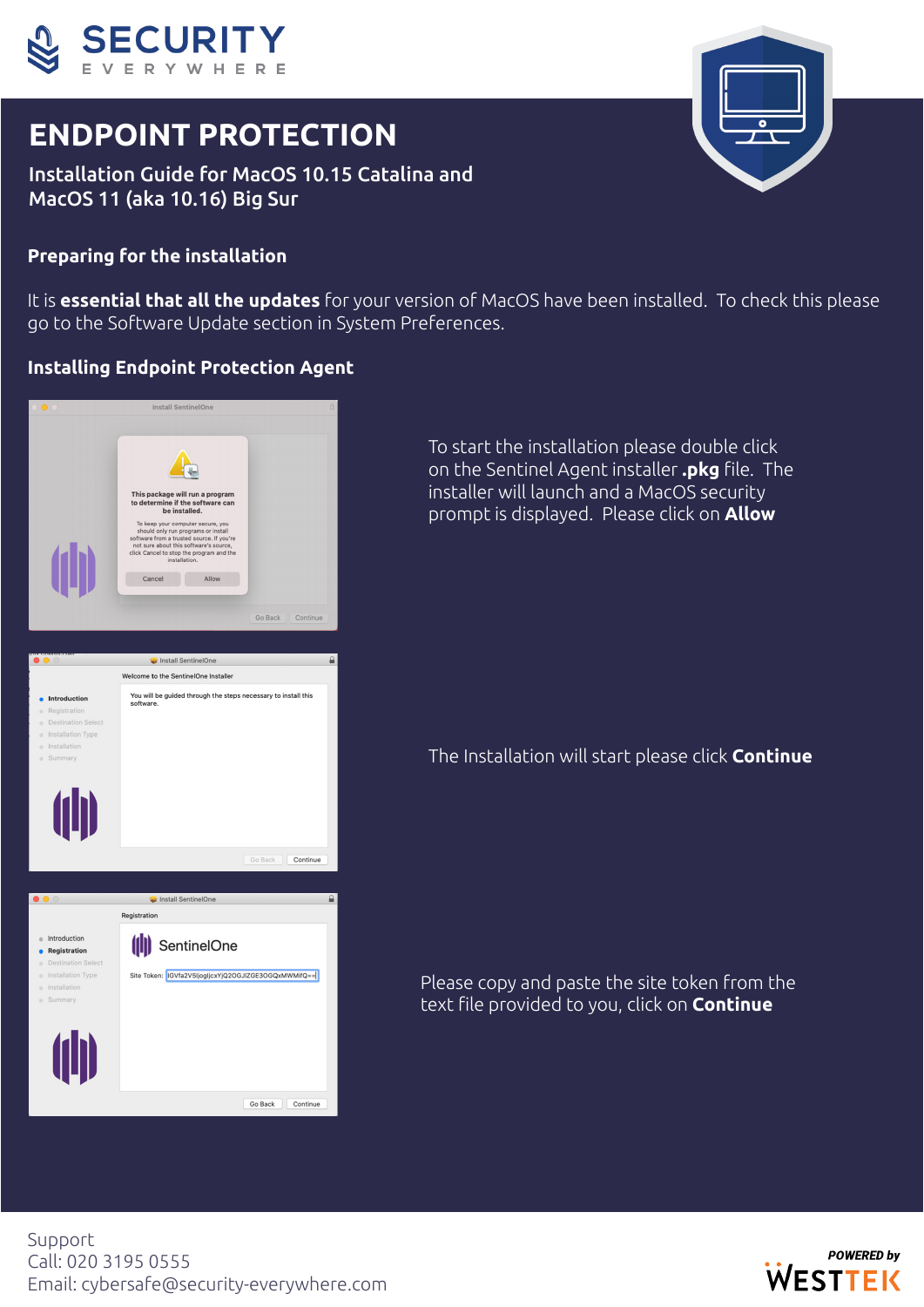

 $\bullet$ 









The software installer is prepared to use the standard installation, click on **Install**

To allow the installation to continue, a MacOS security prompt is displayed. Please enter your Mac username and password, and click on **Install Software**

# The installer will continue

#### When the installation is complete please click on **Close**

Support Call: 020 3195 0555 Email: cybersafe@security-everywhere.com

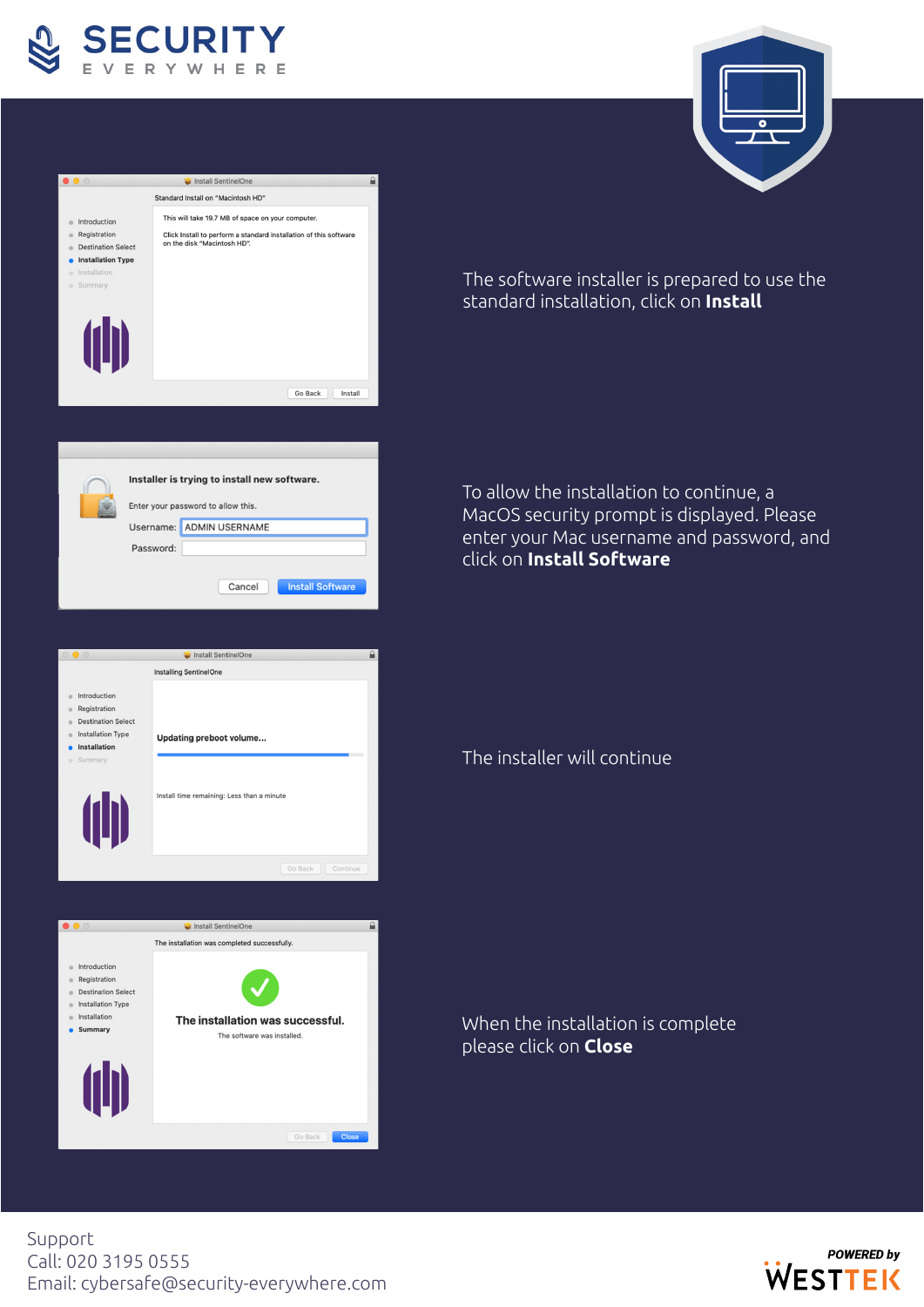



#### **Approve 'Full Disk Access' security permissions on your Mac:**

MacOS makes sure that all installations are secure. It limits installations to only applications that are approved by Apple, so you will need to give the SentinelOne software permission to run.





#### $\begin{tabular}{|c|c|c|c|c|} \hline $\circ$ & $\mathbb{R}$ & $\mathbb{R}$ \\ \hline $\circ$ & $\mathbb{R}$ & $\mathbb{R}$ \\ \hline $\circ$ & $\mathbb{R}$ & $\mathbb{R}$ \\ \hline $\circ$ & $\mathbb{R}$ & $\mathbb{R}$ \\ \hline $\circ$ & $\mathbb{R}$ & $\mathbb{R}$ \\ \hline $\circ$ & $\mathbb{R}$ & $\mathbb{R}$ \\ \hline $\circ$ & $\mathbb{R}$ & $\mathbb{R}$ & $\mathbb{R}$ \\ \hline $\circ$ & $\mathbb{R}$ & $\mathbb{R}$ & $\mathbb{R}$ \\ \hline $\circ$ & $\mathbb{R}$ & $\mathbb{R}$$ Applications  $\alpha$ Q Sean App Store **D** Books Calculato **Colonda** Chess iCloud Dri Dictionar **D** FaceTim Find My<br>
III Font Bo Macir ESD-U. O Home<br><sup>O</sup> Image C: Network Red Cancel

#### Open **System Preferences**

Click **Security & Privacy**

Click the **lock icon** to make changes - you will need to enter your Mac password.

In the left pane, click on **Full Disk Access**

Two of the SentinelOne services are now visible in the right pane, but a third service needs to be added. To add the service click on the '**+**' icon, a finder window opens:

Press **Command+Shift+G** to open the 'Go to the folder' option